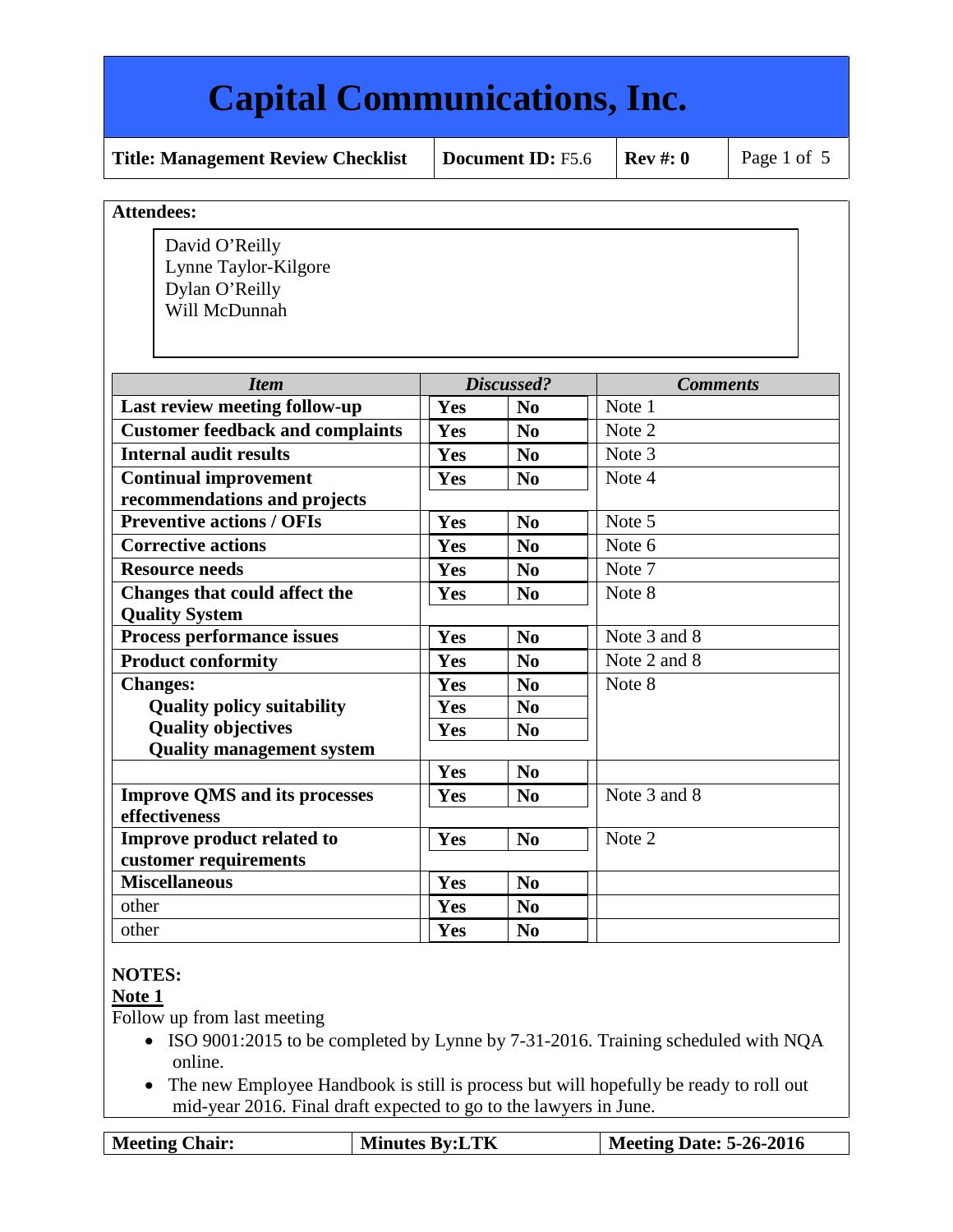**Title: Management Review Checklist** | Document ID: F5.6 | Rev #: 0 | Page 2 of 5

- Stocking QA vehicles this was suggested at out last meeting in an attempt to reduce retrips for small items. Both Ian and Russ are stocking smaller items for install jobs and this has cut down on the amount of trips back to the warehouse. Emails between OPS and QA confirm effectiveness.
- LOM Standardization Still pending, Dylan is putting this together to standardize the way our LOM's are pulled in the warehouse in order to streamline the process. Based on the heavy workload we've pushed this out to September 2016. Still an AI for Dylan.

### **Note 2**

Review of Problem Report – no new entries to report since last meeting. No Customer comments from the online survey even though we prompt our customer to give us feedback. We continue to rely on the data given to us in our scorecard for a measure of our customer satisfaction. Reviewed OFI #26 – sending out survey's directly to our customer instead of relying on the survey form. Holding this open until our next meeting to get more input from Engineering.

Att scorecard results: using the period Jan 2016 to April 2016 for averages and Jan 2015 to April 2015 for trending.

**OTD Wireline** – 2016 – 100% (193 orders audited) 2015 – 100% (217 orders audited) Customer expected OTD is 100%, our internal objective is also 100%, and we are meeting both our customer and our internal goals.

**OTD Mobility** – 2016 – 0% (0 orders audited) 2015 – 100% (2 orders audited) Customer expected OTD is 100%, our internal objective is also 100%, There is no data for 2016 at this time to measure the mobility jobs.

**Audits with zero defects Wireline** – 2016 – 97.3%, 2015 – 90.9% Customer target is 99%. Our percentages have improved from our last meeting and continue to go up. We are still working with QA and OPS to develop a system to maintain a defect free job and improve the scores to our customer requirements. Our internal target is 99% defect free. We show 1 defect in Feb 2016 and 1 defect in Mar 2016, otherwise we are at 100% defect free audits for 2016. Labeling still is our most common heavy hitter for defects.

**Audits with zero defects Mobility** – 2016 – 0%, 2015 – 0%. Customer target is 99%. No data for 2016 or 2015 to measure this.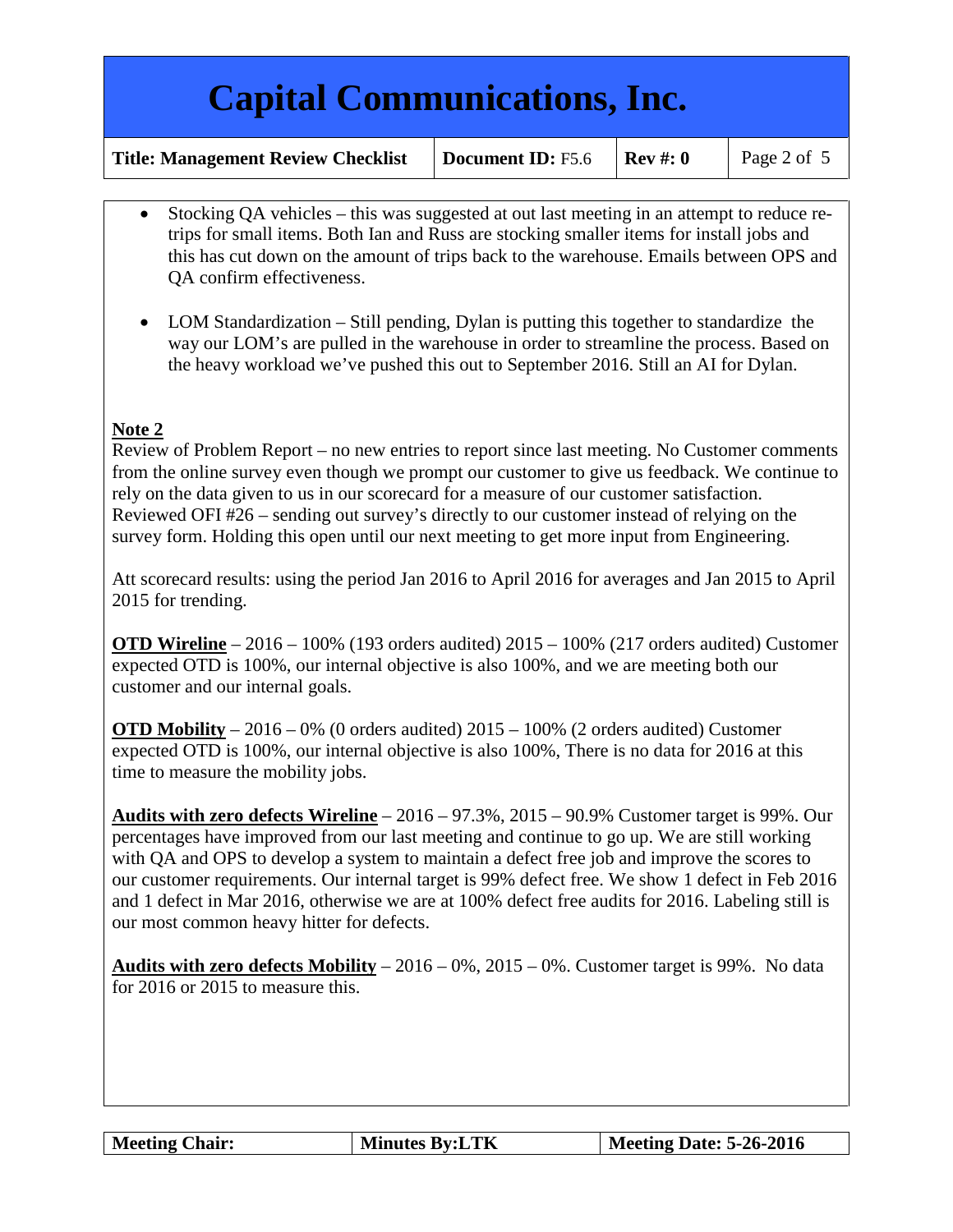**Title: Management Review Checklist** | Document ID: F5.6 | Rev #: 0 | Page 3 of 5

**Conforming Audits Wireline** – 2016 – 100%, 2015 – 100%. Customer target is 99%; our internal goal is 100%. We have exceeded our customer goals for 2015 and will continue to monitor this area to stay at this level.

**Conforming Audits Mobility** – 2016 – 0%, 2015 – 0%. Customer target is 99%. No data in 2015 or 2016 to measure this.

**Overall Performance Wireline** – 2016 – 105%, 2015 – 104% Customer target is 95% for 2015 and 96% for 2016, Our internal goal is 100% so we are exceeding the targets in both areas. Customer has increased their objective score from 95% to 96% in 2016.

**Overall Performance Mobility** – 2016 – 0%, 2015 – 100% Customer target is 95%, No data in 2016 to measure this.

**Note 3** – Internal Audits – Internal audits were concluded according to the 2015 audit schedule. We subcontracted Bob Clancy from BizPhyx to complete the majority of our audits. The remaining audits, Installation and were completed according to schedule by Dave and Lynne. No Corrective Actions were found during his audits, notes are filed in the I drive. Bob Clancy is scheduled to come in for our Internal audits in 3/Q/2016.

**Note 4** – PDR results were reviewed for Oct 2015-Feb 2016, we show best in class in every category. Our SQ measure that usually gives us trouble is under control and we are now delivering jobs to our customer 100% conforming.

### **TL Advisories:**

12-2015 - #4 – NPR Decreased < 25% from previous month – reviewed, drop in workload. 1-2016 - #4 - NPR Decreased < 25% from previous month – reviewed, drop in workload. #11 - OTD element Decreased > 80%, lowest value reported for last 11 months,

Reviewed - Drop in workload.

2-2016 - #4 – NPR Increased >25% from previous month – reviewed, increase in workload

3-2016 - #4 – NPR Increased >25% from previous month – reviewed, increase in workload

4-2016 - #4 – NPR Increased >25% from previous month – reviewed, increase in workload

 $\text{\#10} - \text{SO}$  Increased  $> 120\%$  of the highest value reported over the previous 11 Months – reviewed – increase in workload and internal audits.

### **TL Alerts reviewed:**

16-001A, new FAQ page on the TL website, 16-002A – Measurement Handbook R5.0 checklist publication, 16-003A – announce new Quest process document QFP-034, 16-004A – mapping of similar product category.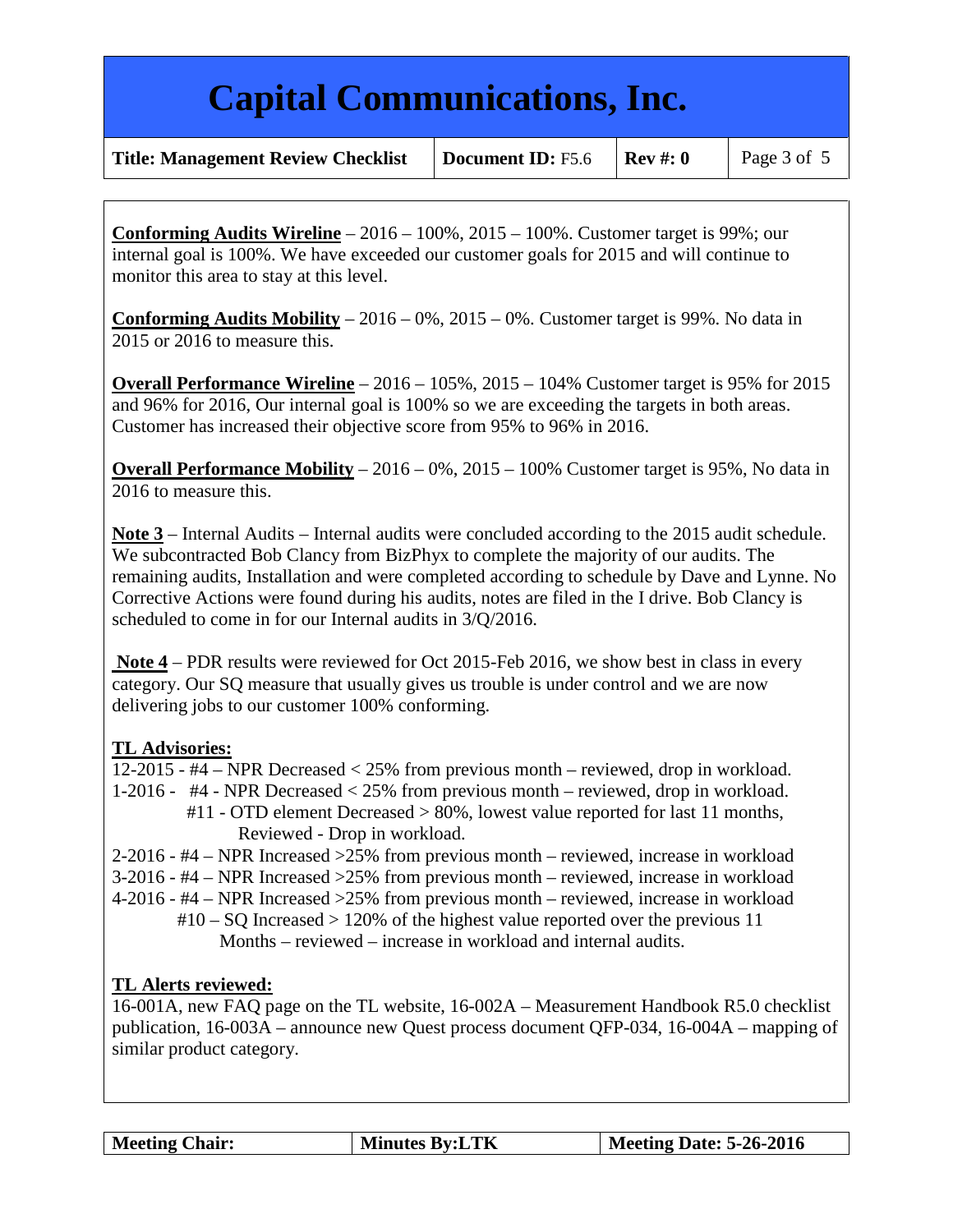| <b>Title: Management Review Checklist</b> | Document ID: F5.6 | $Rev \#: 0$ | Page 4 of 5 |
|-------------------------------------------|-------------------|-------------|-------------|
|-------------------------------------------|-------------------|-------------|-------------|

**Note 5** – One new OFI – discussed in Note 2. Pending for more feedback from Engineering. OFI"S Log 8 and #25 are still open and in process.

**Note 6** – No new Corrective Actions have been issued since our March meeting and none were issued as a result of our Internal Audits by Dave O'Reilly or Lynne Taylor-Kilgore.

**Note 7** – Resources continue to be an issue due to the ups and downs of this industry.

- $\triangleright$  New shirts for In House and Field employees looking at July
- $\triangleright$  GR area work load will be increasing needing a driver for the GR warehouse and installers to handle the work increase expected.
- $\triangleright$  Plymouth area workload has increased 65% looking for more installers as we have had no indications the work will be slowing down.
- $\triangleright$  Capital has a few "idle" vehicles that we are considering a trade in for newer trucks.

#### **Note 8 -**

Reviewed controlled documents and made some small changes to the logs and organization of data. All departments to review their procedures and report any non-conformances or changes back to QM for documentation.

Reviewed Business Recover System – changes need to be made to back up procedure for computer systems. Dave to get with Steve for clarification – AI Reviewed End of Life or our warranty - no changes

Scheduled Training – Online forklift training will be scheduled by Lynne for all warehouse employees no later than June  $30<sup>th</sup>$ . Records will be updated and certificates are presented.

BNC Training – Missing a few installers on the list: Tom Helbig, Dave Kleckner, Aaron Wheater and Mark Robinson. Lynne to get with Ian for updates.

Asbestos Training – Missing Tom Helbig – Lynne to get with Ian for updates.

LSO Training – Missing Brian Wilson, Ron Trafas, Aaron Wheater, Mark Robinson, Jeremie Beurkens. – Lynne to get with Jim for updates and most recent LSO listing.

All required att training on our matrix is annually. RMOP is only required for Engineers.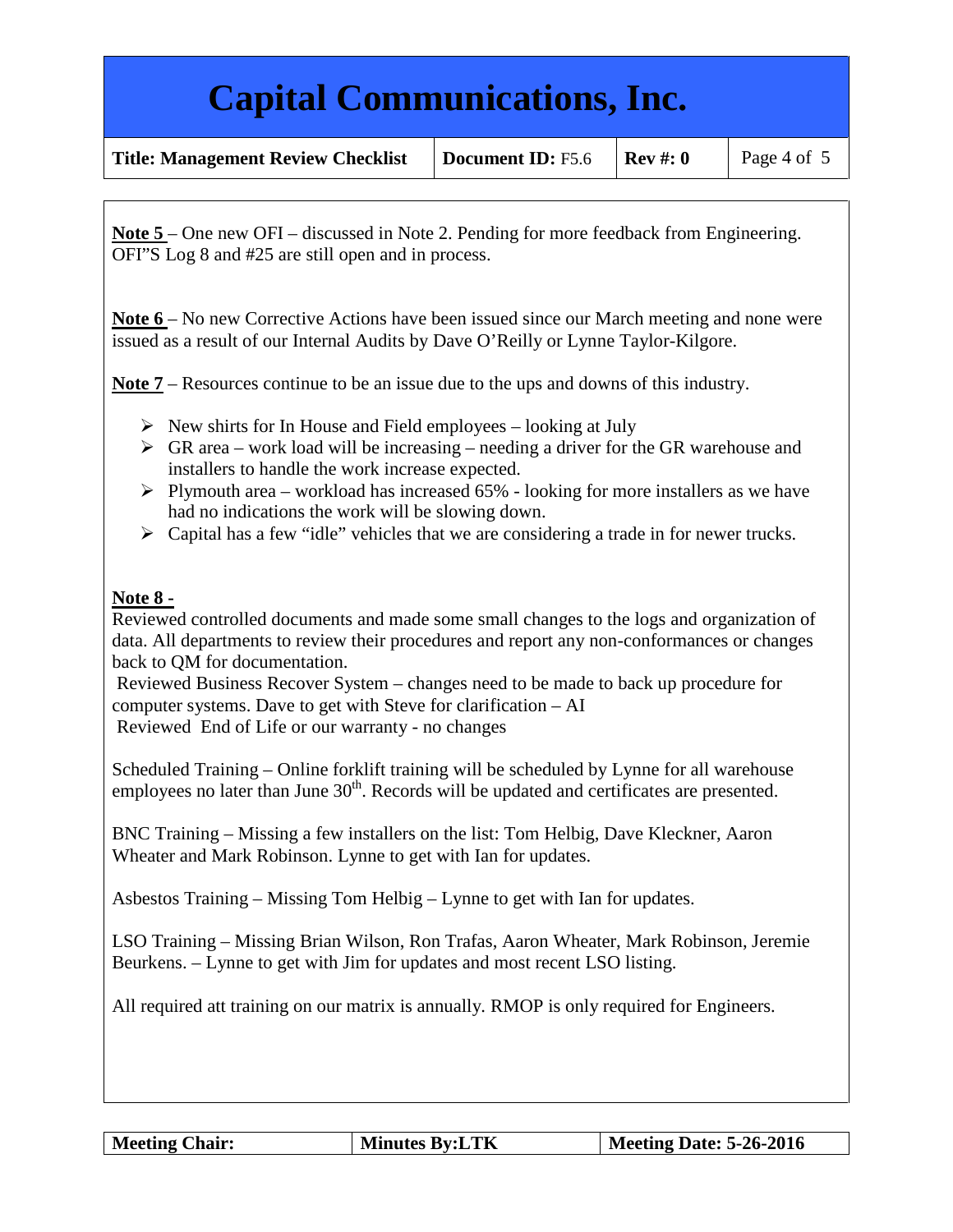| Title: Management Review Checklist | Document ID: F5.6 | $\mathbf R$ |
|------------------------------------|-------------------|-------------|
|                                    |                   |             |

Engineering meetings are being held but minutes were not input into the database by the time of this meeting. Lynne to get with Mike Retford to have him catch up the minutes for review at the next meeting.

| <b>Action Item</b>                                   | <b>Responsibility</b> | <b>Due Date</b> |
|------------------------------------------------------|-----------------------|-----------------|
| <b>Employee Handbook</b>                             | Lynne                 | $7 - 31 - 2016$ |
| Engineering Meeting Results – review at next meeting | Steering<br>Committee | 10-2016         |
| ISO 9001:2015                                        | Lynne                 | 7-31-2016       |
| Forklift Training for Warehouse Employees            | Lynne                 | 7-31-2016       |
| <b>LOM Standardization</b>                           | Dylan                 | $9 - 1 - 2016$  |
| Hiring more installation employees                   | Will                  | $7 - 1 - 2016$  |
| Trade in of rarely used vehicles                     | Dave/Will             | $7 - 1 - 2016$  |
| <b>Review Installer Levels</b>                       | Will                  | $7 - 1 - 2016$  |
| <b>Review Calibration Records</b>                    | Dylan                 | $7 - 1 - 2016$  |
| Review Hold Tag Area                                 | Dylan                 | $7 - 1 - 2016$  |
| Review all Warehouse and Purchasing Procedures       | Dylan                 | $7 - 1 - 2016$  |